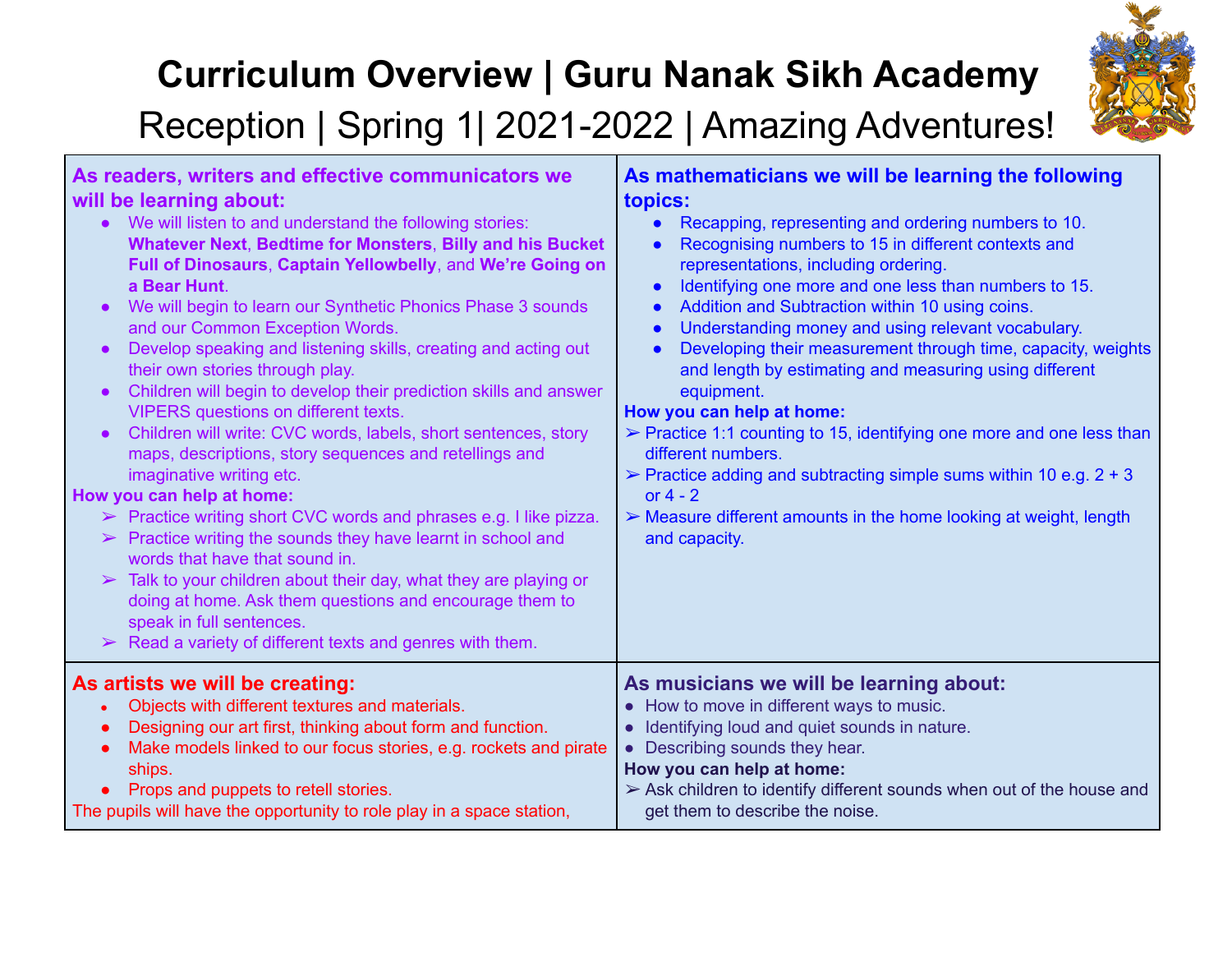| explorer den and pirate ship set up. They will be able to use different<br>construction materials to create different structures.<br>How you can help at home:<br>$\triangleright$ Talk to your children about different colours in art and pictures and<br>why they are used.<br>$\triangleright$ Encourage children to make independently using whatever<br>materials they have at home and ask them questions about their<br>process.                                                                                                                                                                                                                                                                                                                                                                                                                                                                                                                                                                                                                                                                                                                                                                                                                                                                   |                                                                                                                                                                                                                                                                                                                                                                                                                                                                                      |
|------------------------------------------------------------------------------------------------------------------------------------------------------------------------------------------------------------------------------------------------------------------------------------------------------------------------------------------------------------------------------------------------------------------------------------------------------------------------------------------------------------------------------------------------------------------------------------------------------------------------------------------------------------------------------------------------------------------------------------------------------------------------------------------------------------------------------------------------------------------------------------------------------------------------------------------------------------------------------------------------------------------------------------------------------------------------------------------------------------------------------------------------------------------------------------------------------------------------------------------------------------------------------------------------------------|--------------------------------------------------------------------------------------------------------------------------------------------------------------------------------------------------------------------------------------------------------------------------------------------------------------------------------------------------------------------------------------------------------------------------------------------------------------------------------------|
| As members of our world we will be enquiring about:<br>People, Communities and Cultures: The role of astronauts, the<br>$\bullet$<br>police, the lifeguard and archaeologists. The children will also<br>think about stranger danger and what to do if they don't know<br>someone.<br>The Natural World: Through experiments the children will learn<br>about the properties of materials, focusing on floating and sinking<br>as well as the best materials for astronauts in space. They will go<br>on nature walks in Minet to observe seasonal changes. They will<br>look at different terrains and forces including gravity.<br>Past and Present: Children will learn about pirates, dinosaurs and<br>$\bullet$<br>law and order in the past. They will also begin to learn about how<br>we know about the past and who archaeologists are.<br>How you can help at home:<br>$\triangleright$ Talk to your child about what to do if they get lost or are approached<br>by a stranger.<br>$\triangleright$ Explore different materials, describing how they feel, what they<br>could be used for and then see if they float or sink.<br>$\triangleright$ Talk about the idea of the past as something which has already<br>happened and encourage them to talk about such events in the<br>past tense. | As responsible citizens we will be learning about:<br>How to persevere and attempt challenges alongside what<br>$\bullet$<br>determination means.<br>How to work well in a group and help others, acknowledging<br>$\bullet$<br>feelings in different situations.<br>How to self-regulate, wait and take turns.<br>$\bullet$<br>How you can help at home:<br>$\triangleright$ Encourage children to persevere with challenges.<br>$\triangleright$ Play turn-taking games with them. |

### **As physical learners we will be learning to develop:**

- Continue to build upper body strength on the playground equipment.
- Develop ball skills including aiming and throwing, catching and pushing.
- Moving in different ways including jumping, running, hopping and skipping.

#### **How you can help at home:**

- $\triangleright$  Encourage your child to either move a ball or themselves across a space in different ways.
- ➢ Construct obstacle courses with your child to encourage different movement, e.g. they could jump over a cushion and go around a table.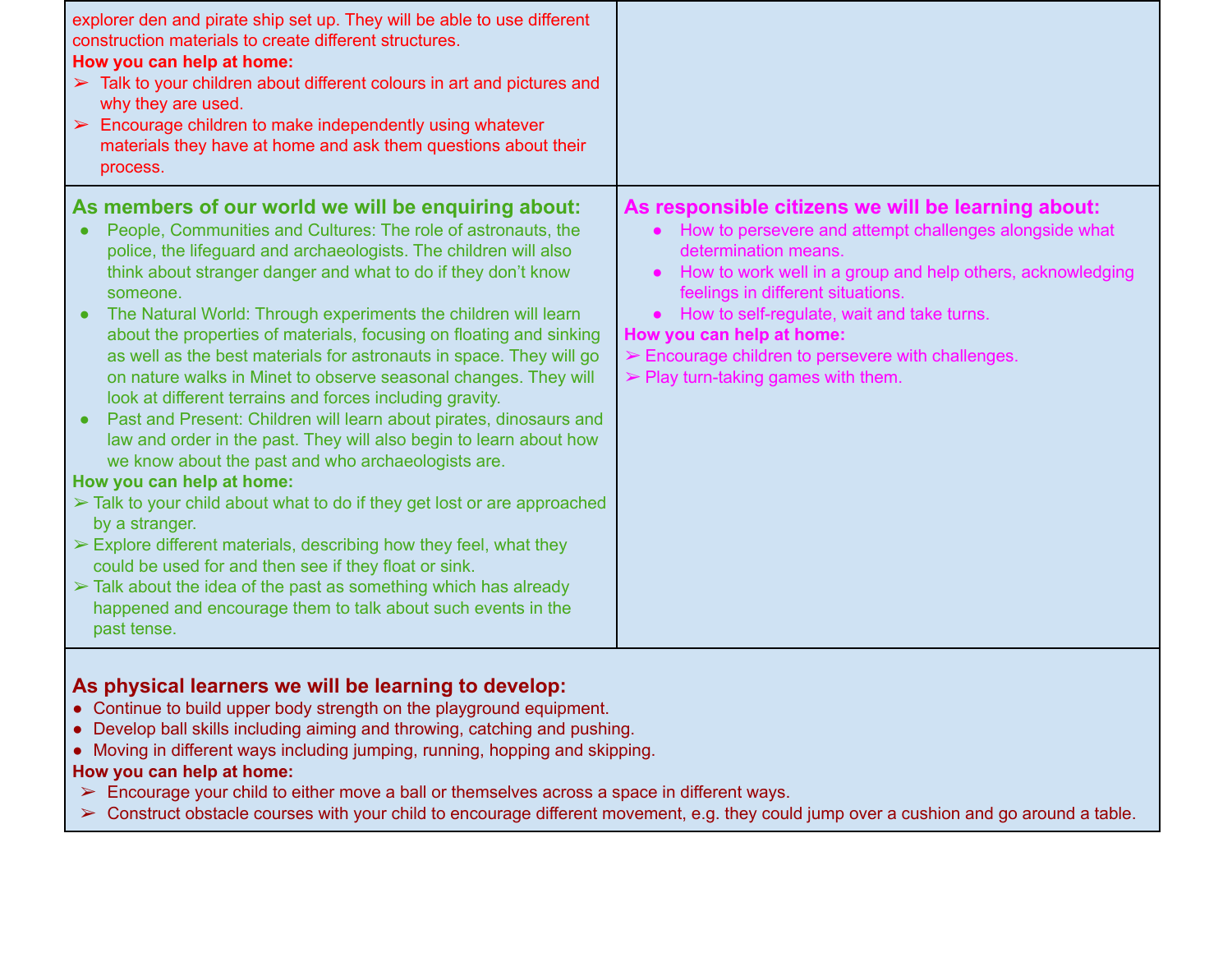# **Curriculum Overview | Guru Nanak Sikh Academy** Reception | Autumn 2 | 2021-2022 | Growth!



| As readers, writers and effective communicators we will<br>be learning about:<br>We will listen to and understand the following stories: The<br>$\bullet$<br>Gigantic Turnip, The Very Hungry Caterpillar, Jack and the<br>Beanstalk, Little Red Hen, What the Ladybird Heard.<br>The children will also learn about non-fiction texts and how we<br>can get information from them.<br>Children will continue to learn our Synthetic Phonics Phase 3<br>sounds and consolidate our Phase 2 sounds.<br>They will create and act out our own stories inspired by those we<br>have read.<br>Children will start to write longer sentences about what we have<br>drawn or our experiences.<br>Children will write: story maps, captions and labels, sequencing<br>sentences, instructions, recipes and character descriptions.<br>How you can help at home:<br>$\triangleright$ Practice writing each week's focus sounds and words with them<br>in.<br>$\triangleright$ Write the common exception words and use them in sentences.<br>$\triangleright$ Encourage your children to write recipes on what they make at<br>home. | As mathematicians we will be learning the following<br>topics:<br>Count, identify and order numbers up to 20.<br>$\bullet$<br>Describe and sort different 2D and 3D shapes, including<br>where we would find them.<br>Begin to learn about doubling and halving through practical<br>problems.<br>Identifying number bonds to 5 and 10.<br>$\bullet$<br>Sequencing the seasons and look at how time changes.<br>$\bullet$<br>How you can help at home:<br>$\triangleright$ Count up to 20 objects 1:1 and practice ordering numbers to 20.<br>> Go on shape hunts in your home and outdoor environments.<br>$\triangleright$ Practice children's number bonds to 5 using the fingers on one<br>hand e.g. 4 fingers $+$ 1 finger = 5. |
|-----------------------------------------------------------------------------------------------------------------------------------------------------------------------------------------------------------------------------------------------------------------------------------------------------------------------------------------------------------------------------------------------------------------------------------------------------------------------------------------------------------------------------------------------------------------------------------------------------------------------------------------------------------------------------------------------------------------------------------------------------------------------------------------------------------------------------------------------------------------------------------------------------------------------------------------------------------------------------------------------------------------------------------------------------------------------------------------------------------------------------|--------------------------------------------------------------------------------------------------------------------------------------------------------------------------------------------------------------------------------------------------------------------------------------------------------------------------------------------------------------------------------------------------------------------------------------------------------------------------------------------------------------------------------------------------------------------------------------------------------------------------------------------------------------------------------------------------------------------------------------|
| As artists we will be:                                                                                                                                                                                                                                                                                                                                                                                                                                                                                                                                                                                                                                                                                                                                                                                                                                                                                                                                                                                                                                                                                                      | As musicians we will be learning about:                                                                                                                                                                                                                                                                                                                                                                                                                                                                                                                                                                                                                                                                                              |
| Making patterns using different colours and natural textures.                                                                                                                                                                                                                                                                                                                                                                                                                                                                                                                                                                                                                                                                                                                                                                                                                                                                                                                                                                                                                                                               | • Identifying beats in sounds that we hear in our local environment.                                                                                                                                                                                                                                                                                                                                                                                                                                                                                                                                                                                                                                                                 |
| Creating real life images of plants and art out of different parts of                                                                                                                                                                                                                                                                                                                                                                                                                                                                                                                                                                                                                                                                                                                                                                                                                                                                                                                                                                                                                                                       | • Creating our own beat patterns.                                                                                                                                                                                                                                                                                                                                                                                                                                                                                                                                                                                                                                                                                                    |
| a plant.                                                                                                                                                                                                                                                                                                                                                                                                                                                                                                                                                                                                                                                                                                                                                                                                                                                                                                                                                                                                                                                                                                                    | • Making tunes using our beats.                                                                                                                                                                                                                                                                                                                                                                                                                                                                                                                                                                                                                                                                                                      |
| Making collages of farms and gardens using different materials.                                                                                                                                                                                                                                                                                                                                                                                                                                                                                                                                                                                                                                                                                                                                                                                                                                                                                                                                                                                                                                                             | How you can help at home:                                                                                                                                                                                                                                                                                                                                                                                                                                                                                                                                                                                                                                                                                                            |